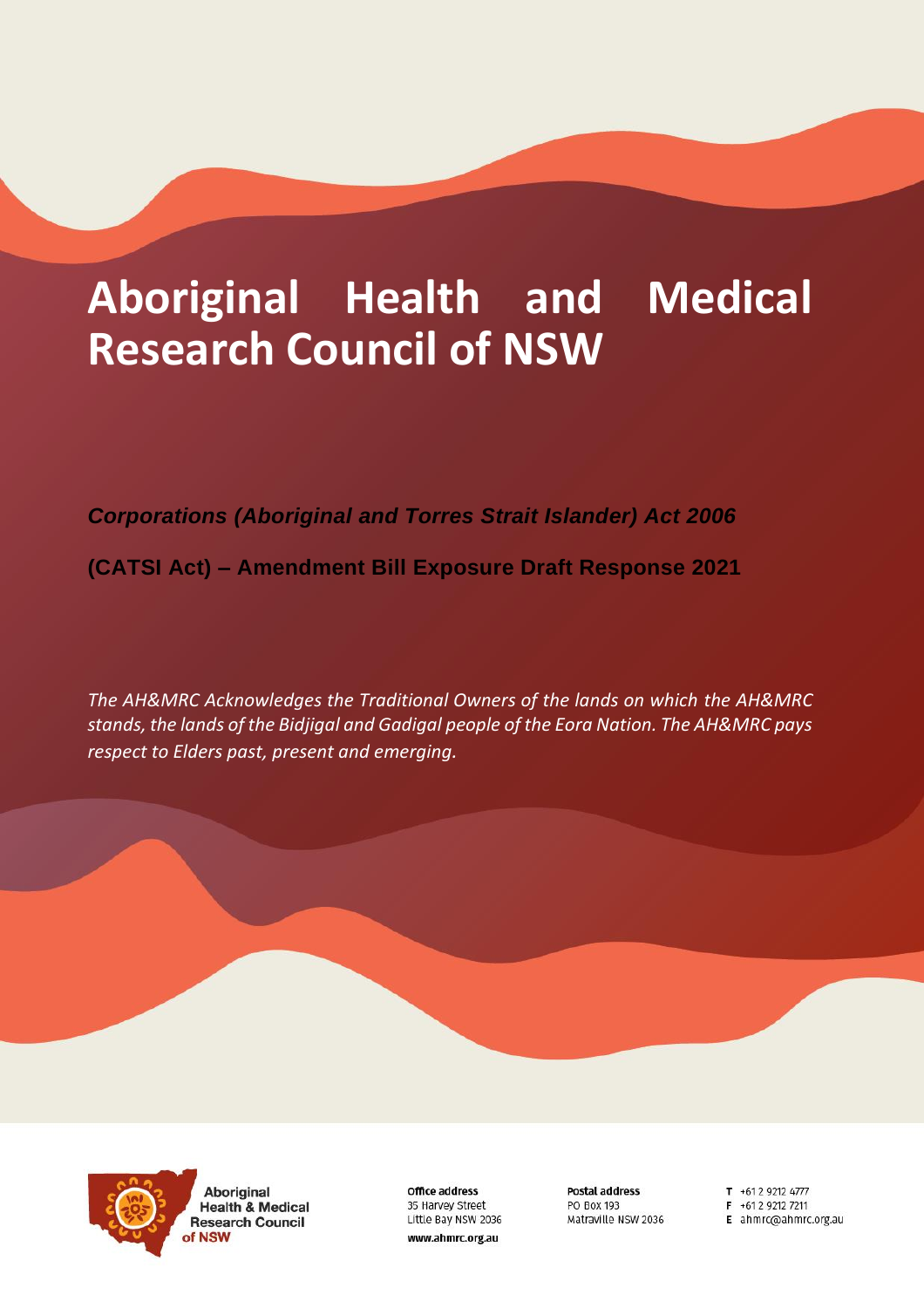## **Introduction**

The AH&MRC is a membership-based organisation and the Peak Body for Aboriginal Health in New South Wales. We represent 47 Aboriginal Community Controlled Health Organisations (ACCHOs) across the state, many of whom fall under the remit of *The Corporations (Aboriginal and Torres Strait Islander) Act 2006* (CATSI Act).

The AH&MRC assists ACCHOs to ensure they have access to an adequately resourced and skilled workforce to provide high-quality health care services for Aboriginal communities. The AH&MRC is committed to the delivery of four key priorities:

- Aboriginal Community Control and Innovation
- Education and Workforce
- Research and Data
- Governance and Finance

The AH&MRC welcomes the opportunity to submit this review on behalf of its members.

# **AH&MRC response to the proposed amendments**

The Corporations (Aboriginal and Torres Strait Islander) Act 2006 (CATSI Act) plays an essential role in advancing the interests of Aboriginal and Torres Strait Islander Corporations. The AH&MRC recognises that the amendments proposed by the review seek to strengthen and streamline the Act, particularly about transparency and accountability.

While the AH&MRC generally supports the proposed amendments, it is the position of the organisation and its member services that some provisions take an oppressive approach and will diminish the self-determination of corporations. The amendments such as reviewing the operation of the Act, modernising publication requirements, improving the consistency with the Corporations Act, and the Minor technical edit are supported. Other amendments such as exempting employeedirector requirements, implementing remuneration reports, and changes to the determination of membership applications are not supported, noting that they will be detrimental to our members.

ACCHOs are ultimately accountable to the communities they serve, the Board of Directors for each organisation and the staff. The over-governance of these organisations limits the organisation and subsequently the communities' ability to exercise self-determination. Outlined below are several concerns that AH&MRC members have about the amendments as proposed.

#### **Review of the operation of the Act**

The AH&MRC and its members agree with the Exposure draft Amendment Bill that the CATSI Act should be renewed every seven years and that reviews should be completed within 12 months. The AH&MRC and its members consider that it is pertinent that reviews must strongly consider the views of corporations registered under the CATSI Act.

#### **Powers and functions of the Registrar**

Subsection 453-2(4) empowers the Registrar to require the production of books immediately if reasonable in all the circumstances. The circumstances under which this request is warranted but must be well defined to ensure that Corporations registered under the CATSI Act are not placed under the significant burden or expected to comply with legislation in ways that is not achievable.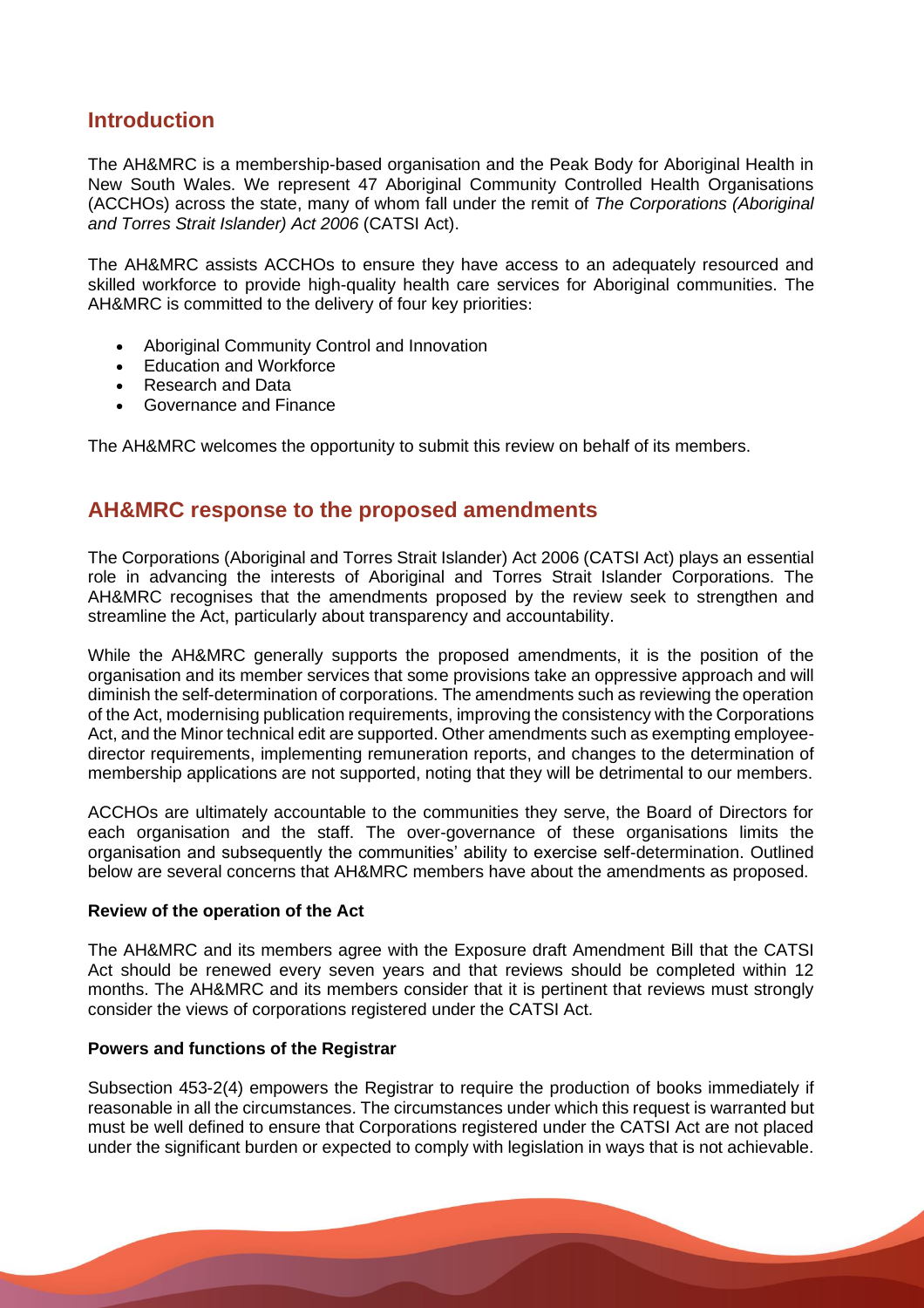#### **Membership applications, member contact details and electronic communication**

Proposed subsection 144-10(3AA) allows Aboriginal and Torres Strait Islander corporations to introduce rules into their rulebooks to deal with Membership applications, including the process of resolution whereby applicants have applied through the required channels. It is noted that this amendment may result in diminished scope for Directors to determine to refuse membership applications. As ACCHOs, the AH&MRC Member Services must exercise self-determination by deciding their membership without the intervention of the Office of the Registrar for Indigenous Corporations. The Australian Government has committed to reforming how the Government works with Aboriginal Community Controlled Organisations through the National Partnership Agreement (2019) and the National Agreement (2020). As noted in the National Agreement, "Aboriginal and Torres Strait Islander community control is an act of self-determination". An essential component of community control is community members representing their communities as Board of Directors on Aboriginal and Torres Strait Islander Corporations to determine their interest in specific membership applications.

#### **Constitutions**

It is noted that Item 127 permits the Registrar to reject changes to a corporation's constitution where the different conflicts with a change made by a special administrator. Special Administrators are implemented in situations where services have been unable to meet their requirements under the CATSI Act and/or are in a high-risk position. Special Administrators operate in environments where difficult decisions must be made to ensure the sustainability of a corporation. Once a Special Administrator is no longer required, the circumstances under which a corporation is operating should have significantly changed from those in which the Special Administrator was appointed if the process effectively served its purpose. As a result, the continued policing of a corporations right to make decisions that ensure best practices for their communities detracts from the very ideals that community control principles are implemented.

#### **Officers of Corporations**

Items 148 to 158 introduce the requirement for a Remuneration Report to ORIC and the same information to be tabled at Annual General Meetings. It is noted that the details of the proposed Remuneration Report would be established in the drafting of the regulations. The AH&MRC and its Members strongly oppose disclosing details regarding the remuneration of Chief Executive Officers and Chief Finance Officers. It is unclear how this would increase accountability and does not adequately consider the context in which these CEOs and CFOs are expected to work. For example, in the ACCHO sector, there are significant discrepancies between the financial delegations, population serviced, and the number of programs delivered dependant on the specific service.

#### **Power to exempt corporation from employee-director requirement**

Items 172 and 173 enable the Registrar to grant an exemption to corporations from the requirement for the majority of directors not to be employees. There are specific instances noted within this recommendation, such as in Native Title Bodies and Art studies. The AH&MRC and its Members are concerned that the conflicts of interest which are likely to arise from employees also undertaking director roles on the Board of Directors have not been adequately considered or addressed through this provision.

#### **Modernising publication requirements**